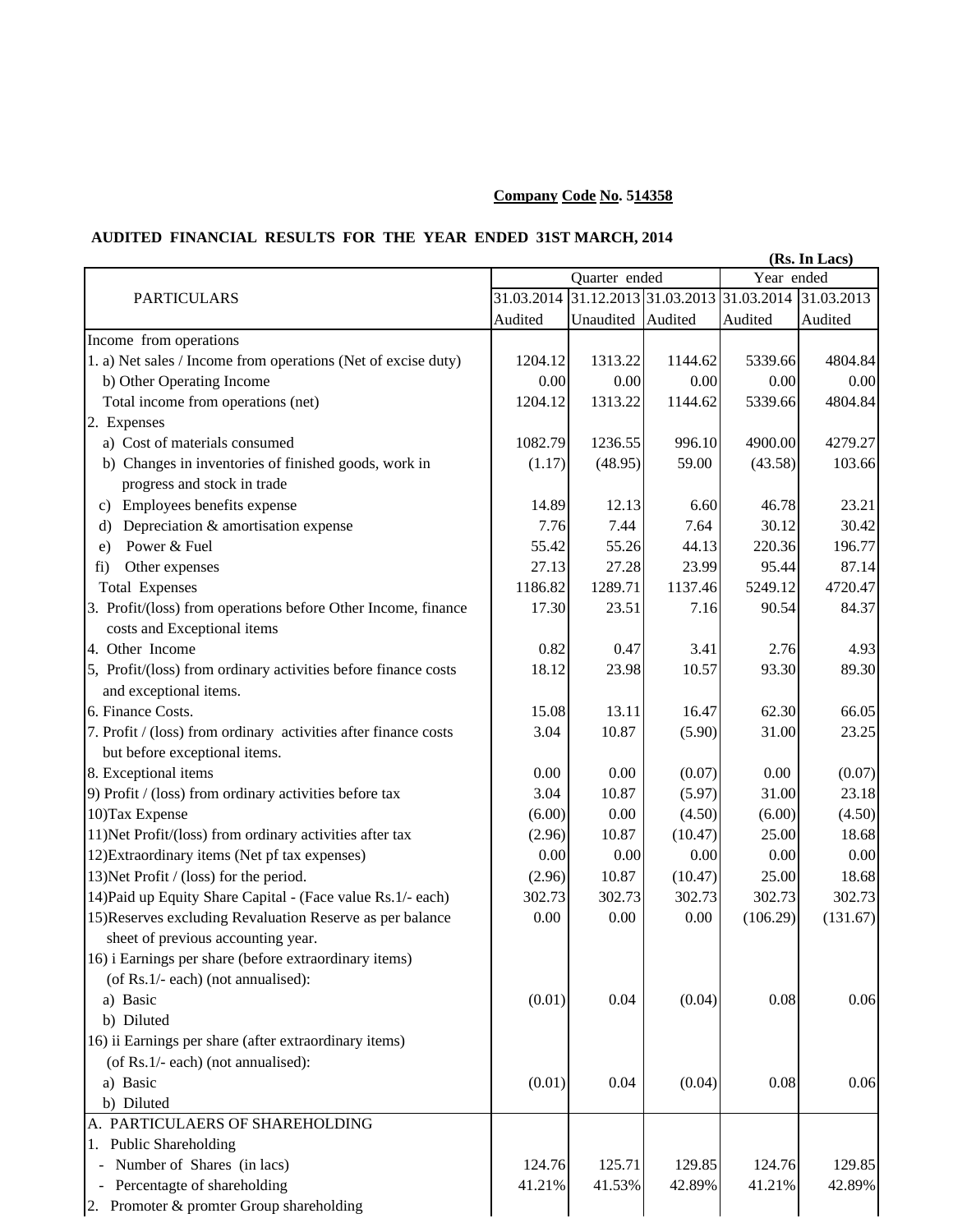| (a) Pledged / Encumbered                                     |        |        |        |        |        |
|--------------------------------------------------------------|--------|--------|--------|--------|--------|
| - Number of Shares                                           |        |        |        |        |        |
| - Percentage of shares (as a % of the total shareholding of  |        |        |        |        |        |
| promoter and promoter group)                                 |        |        |        |        |        |
| - Percentage olf share (as a % of the total share capital of |        |        |        |        |        |
| the company).                                                |        |        |        |        |        |
| (b) Non-encumbered                                           |        |        |        |        |        |
| Number of Shares (in lacs)                                   | 177.97 | 177.02 | 172.89 | 177.97 | 172.89 |
| - Percentage of shares (as a % of the total shareholding of  | 100%   | 100\%  | 100\%  | 100%   | 100%   |
| promoter and promoter group)                                 |        |        |        |        |        |
| - Percentage olf share (as a % of the total share capital of | 58.79% | 58.47% | 57.11% | 58.79% | 57.11% |
| the company).                                                |        |        |        |        |        |
|                                                              |        |        |        |        |        |

| <b>Particulars</b>                             | 3 months ended |  |
|------------------------------------------------|----------------|--|
|                                                | (31.03.2014)   |  |
| <b>B. INVESTOR COMPLAINTS</b>                  |                |  |
| Pending at the beginning of the quarter        | Nil            |  |
| Received during the quarter                    | Nil            |  |
| Disposed of during the quarter                 | Nil            |  |
| Remaining unresolved at the end of the quarter | Ni1            |  |

## **NOTES :**

- 1) The above results for the 4th quarter and for the year ended 31st March 2014 have been reviewed by Audit Committee and approved by the Board of Directors at their meeting held on 30/05/2014 .
- 2) The figures of the last quarter are the balancing figures between audited figures in respect of full financial year and published year to date figures up to the third quarter of the current financial year.
- 3) Previous period / year figures have been regrouped / re-arranged wherever necessary to comply with revised schedule VI of Companies Act, 1956 requirements.

**Date:** 30th May 2014 **Sd**/-

 **By the order of the Board** Place: Mumbai For EVERLON SYNTHETICS LTD  **Managing Director**